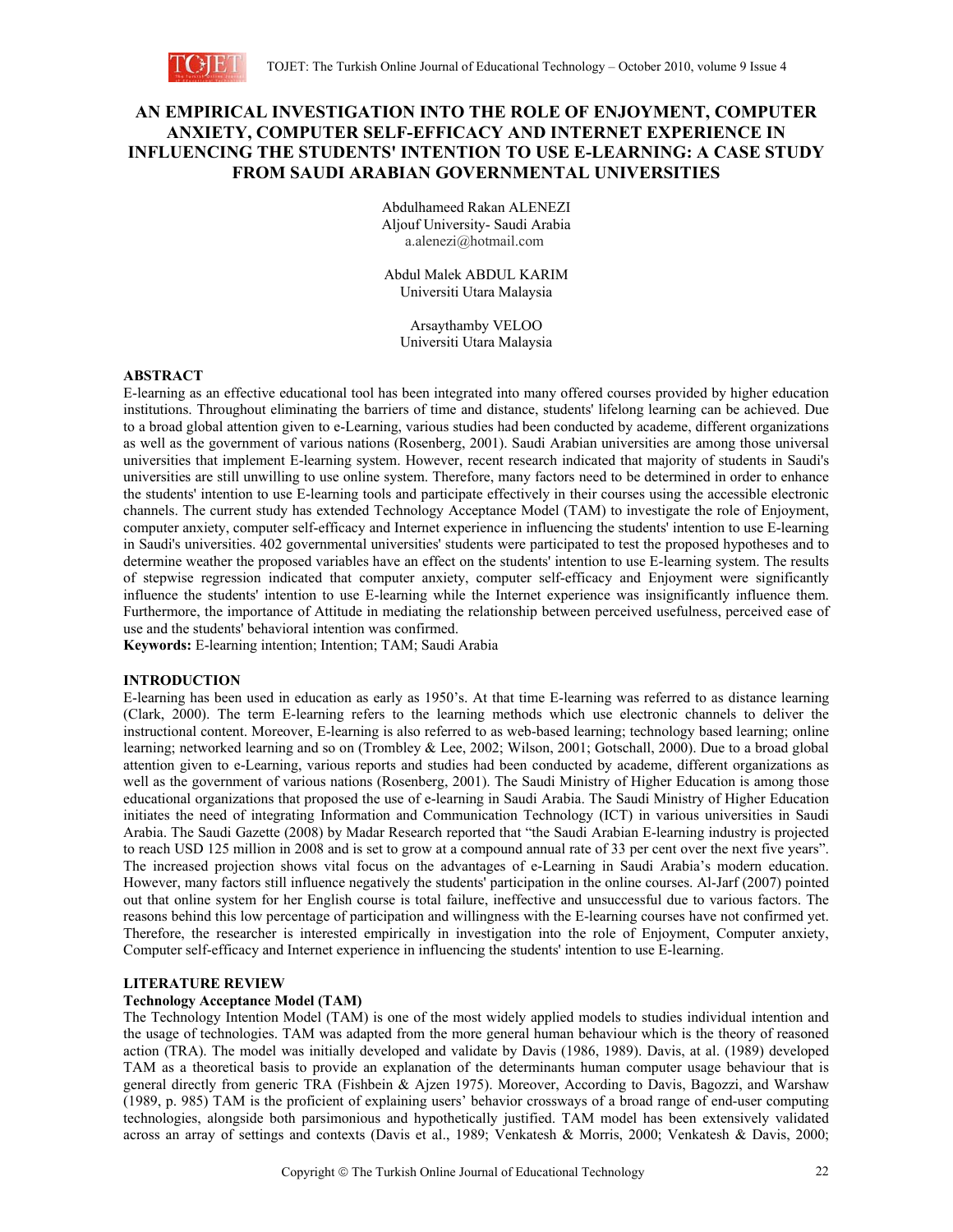

Venkatesh, Morris, Davis, & Davis, 2003). Furthermore, many studies have examined TAM's applicability and validity to investigate students' intention in using the e-learning technology in higher education institutions. (Selim 2003; Saadé & Bahli 2005;Saadé & Galloway 2005; Roca et al. 2006 ; Landry ,Rodger , & Hartman 2006; Ngai et al. 2007; Masrom 2007). TAM suggests that perceived ease of use and perceived usefulness of information Technology (IT) are the main determinants factors of IT usage. Davis (1989, p. 447) defines perceived ease of use (PEU) as, "the degree to which an individual believes that using a particular system would be free of physical and mental effort". Moreover, Davis (1989) defined perceived usefulness (PU) as "the degree of which a person believes that using a particular system would enhance his or her job performance". The two major keys constructs of TAM, PU and PEOU, have capability to predict an individual's attitude towards using a particular system. Both constructs PU and PEOU will influence an individual's attitude (A). (Davis et al. 1989) defined attitude as individual's positive or negative assessment of the behavior and is a function of Perceived Usefulness and Perceived Ease of Use .Attitude (A) will influence the Behavioral Intention (BI) of using particular system, and in sequence, Actual use of use the system (AU). Actual use (AU) will be predicted by the individual's Behavioral Intention (BI). Behavioral Intention (BI).Refers to individual's intention to perform a behavior and is a function of Attitude and Perceived Usefulness (Davis et al., 1989). The relationships between the mentioned constructs are presented in Figure 2.4, as shown below. Therefore, TAM model will be basic and theoretical grounding for the current study.



*Source:* Davis, et al., 1989

### **Enjoyment (EN)**

Saadé, Tan, & Nebebe (2008) have conducted empirical research on examining students' intention of a web-based learning system. The authors incorporated the technology intention model (TAM) to include enjoyment as intrinsic motivator. The study was extended TAM to include perceived enjoyment in order to clarify students' behavioral intention in using web-based learning system from a motivational perspective. This study was conducted on two different subjects (China vs. Canada). The results demonstrate that both perceived usefulness and enjoyment have significant impact on students' intention to use the system in two groups. Nevertheless, in contrast to Chinese group, Canadian participants do not consider ease of use has an impact on their intention to use the system. The study also indicated that perceived ease of use does not posses a significant direct effect on behavioral intention in the Canadian group. However, in the Chinese subjects, the relationship between ease of use and intention to use WLS was significant. Lee, Cheung & Chen (2005) have conducted a study in the role of extrinsic and intrinsic motivation on students' Intention of internet-based learning medium. The authors have used technology intention model as theoretical basis for their research. They postulated that perceived usefulness and perceived ease of use as extrinsic motivator and perceived enjoyment as intrinsic motivator. The two proposed motivators were modeled in order to capture and explain students' intention to use the internet-based learning medium. The study findings showed that perceived enjoyment has significant relationship on the students' intention of online learning and directly influencing their intention. While, the perceived usefulness was significantly correlated with the students' intention, however, the perceived ease of use did not record any impact on student attitude or intention towards e-learning usage.

Sun & Zhang (2005) have conducted empirical study on causal relationships between perceived enjoyment and perceived ease of use. The aim of this study was to distinguish their impact on each other is side and their impact on the students' intention from other side. The findings indicated that the causal direction of perceived enjoyment was stronger on perceived ease of use, while, the direct relationship between perceived ease of use was not that strong in the path analysis.

Atkinson and Kydd (1997) have carried out a study to discover the critical factors influencing the students' intention to use World Wide Web. The study involves 162 business (graduate & under graduate) students. The study indicated that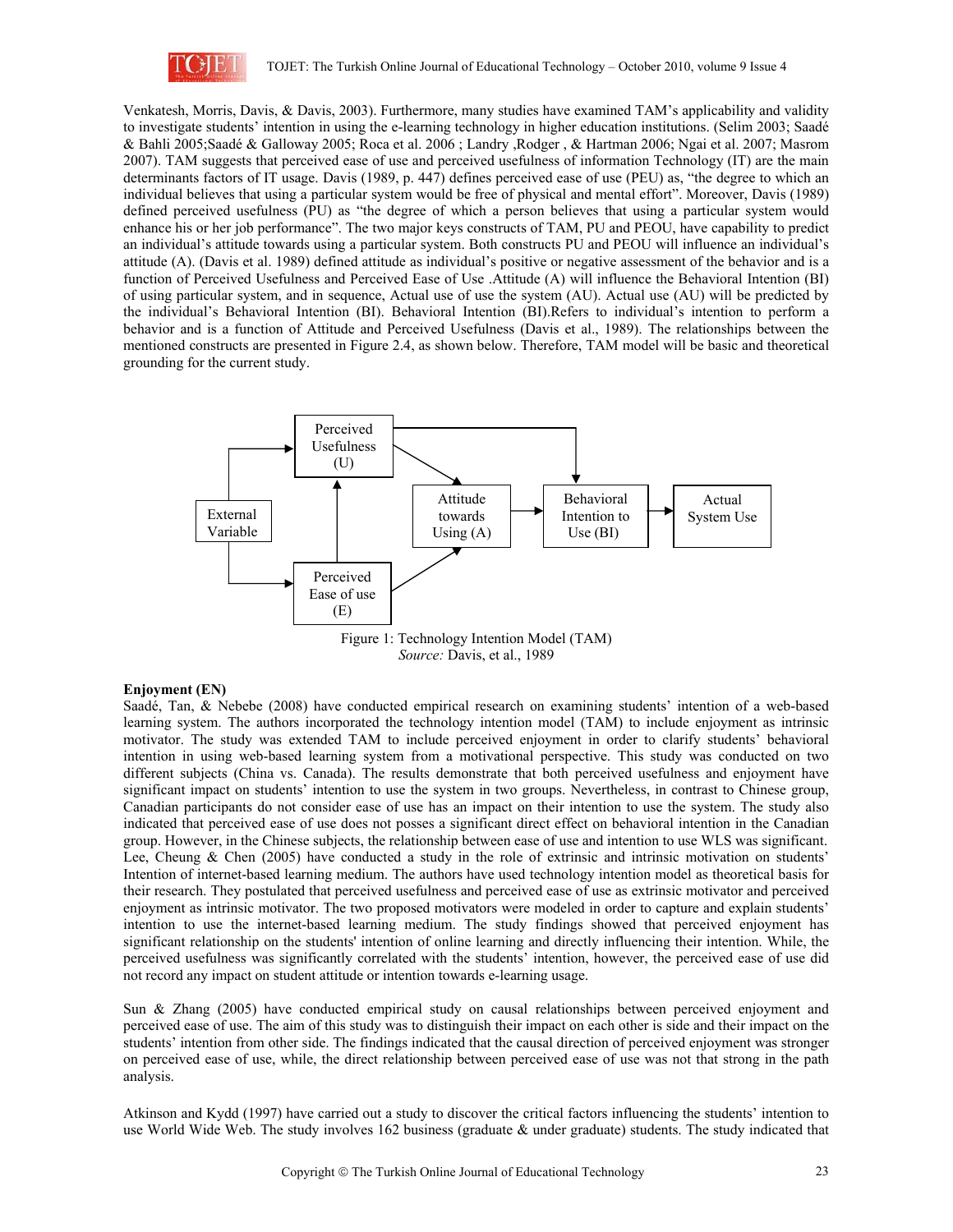

perceived enjoyment was extremely sign fact, whereas, the perceived usefulness was not. Teo, Tan, and Wong (1998) have investigated the role of perceived usefulness, perceived ease of use and perceived enjoyment on the intention to use the Internet. The authors distributed 1370 surveys. The findings indicated that the usefulness used to be not significant, while, the perceived enjoyment used to have a strong relationship with internet usage. To sum up, the enjoyment seems to be very important factors that could affect the E-learning intention in higher education environment. Thus, the researcher will consider enjoyment as important variables need to be investigated.

### **Computer anxiety (ANX)**

Computer anxiety (ANX) is defined as an individual's apprehension or even fear, when she/he is faced with the possibility of using computers (Simonson et al., 1987, cited in Venkatesh, 2000). Moreover, Howard (1986) defines that computer anxiety as the tendency of a person to experience a level of uneasiness over his or her impending use of a computer. In fact, students' who are using E-learning as new educational tools could have some anxiety towards using it. Several researches have investigated computer anxiety as a key factor in influencing the different types of technology intention such as E-mail (Elasmar & Cartar 1996) and computer usage (Compeau & Higgins 1995). Recently, several researches have been conducted in the area of E-learning intention to investigate the role of computer anxiety on students' intention (Ndubisi, 2004; Saadé & Kira 2006).

Saadé and Kira (2006) have conducted research to assess the emotional state of students' perception towards online learning system based on the technology intention model (TAM). The authors have extended technology intention model to include Anxiety and Affect as antecedents and for both perceived usefulness and perceived ease of use. The findings from the study indicated that the perceived usefulness of using online system is not determined by the students' computer anxiety. However, it has indirect influence through the perceived ease of use on the students' intention of online learning system. Furthermore, the anxiety has a positive influence on students' intention of using online system. In conclusion, the emotional state has no direct impact on perceived usefulness of an online learning system, whereas, it has power in predicting the easy of use on online learning system. Thus, the computer anxiety will be tested as antecedents in the current research.

Ndubisi (2004) has conducted research to investigate the critical factors that influence the student' intention to adopt Elearning in Malaysia. The authors examined many factors on students' intention to use the Blackboard system such as users' attitude, subjective norm, perceived behavioral control, perceived usefulness and ease of use of the system. Some of those factor use to mediate and other to test directly the proposed variables. The findings show that the computer anxiety has contributed significantly and has predicted that bout 22% of variation in perceived behavioral control. The findings also indicate that the students with high level of computer anxiety have less perceived behavioral control which will ultimately influences the behavioral intention to use E-learning tools.

In brief, computer anxiety seems to be a crucial factor that could influence the E-learning adoption in higher education institutions. Thus, the computer anxiety in this research will consider critical factors and will be investigated in higher educational context.

### **Computer self–efficacy (CSE)**

Computer Self-efficacy is individuals' beliefs about the users' ability and motivation to perform specific tasks (Agarwal, Sambamurthy, & Stair 2000).While, Self-efficacy as a concept is defined as "judgment of one's ability to use a technology to accomplish a particular job or task" (Venkatesh, Morris, Davis, & Davis, 2000 p. 432). Computer selfefficacy has been studied in different domains. For instance, computer self-efficacy had a positive influence on the computer learning performance (Hasan & Ali, 2004; Yi & Im 2004). Several studies have been conducted to study the influence of computer self- efficacy on the technology intention model (Venkatesh & Davis 1996; Madorin & Iwasiw 1999; Hayashi, Chen, Ryan, & Wu 2004; Lee 2006). Compeau and Higgins (1995) as cited in ( Lee 2006) have proposed three dimensions of computer self-efficacy; 1) The "magnitude of computer self-efficacy" is defined as the extent to which people believe they can accomplish difficult tasks using a computer, 2) The "strength of computer selfefficacy" is interpreted as reflecting the power of self-judgment by individuals, 3) the "generalisability of computer selfefficacy" refers to the perception by people of their ability to use various computer software and hardware devices. The computer self-efficacy will be used as antecedents of perceived usefulness and ease of use. The magnitude, strength and generalisability of computer self-efficacy will have a positive effect on the students' ability and confident towards their intention of E-learning tools.

Madorin and Iwasiw (1999) have investigated the effects of computer self-efficacy on using instructional technology in education particularly computer-assisted instruction in the faculty of nursing students. The findings stated that the students' computer self-efficacy has strong influence on the perceived ease of computer use for learning purposes. However, the computer self-efficacy did not have a positive relationship with the perceived usefulness. This result is not inconsistent with the (Venkatesh & Davis 1996) findings regarding to the effect of computer self-efficacy and perceived usefulness.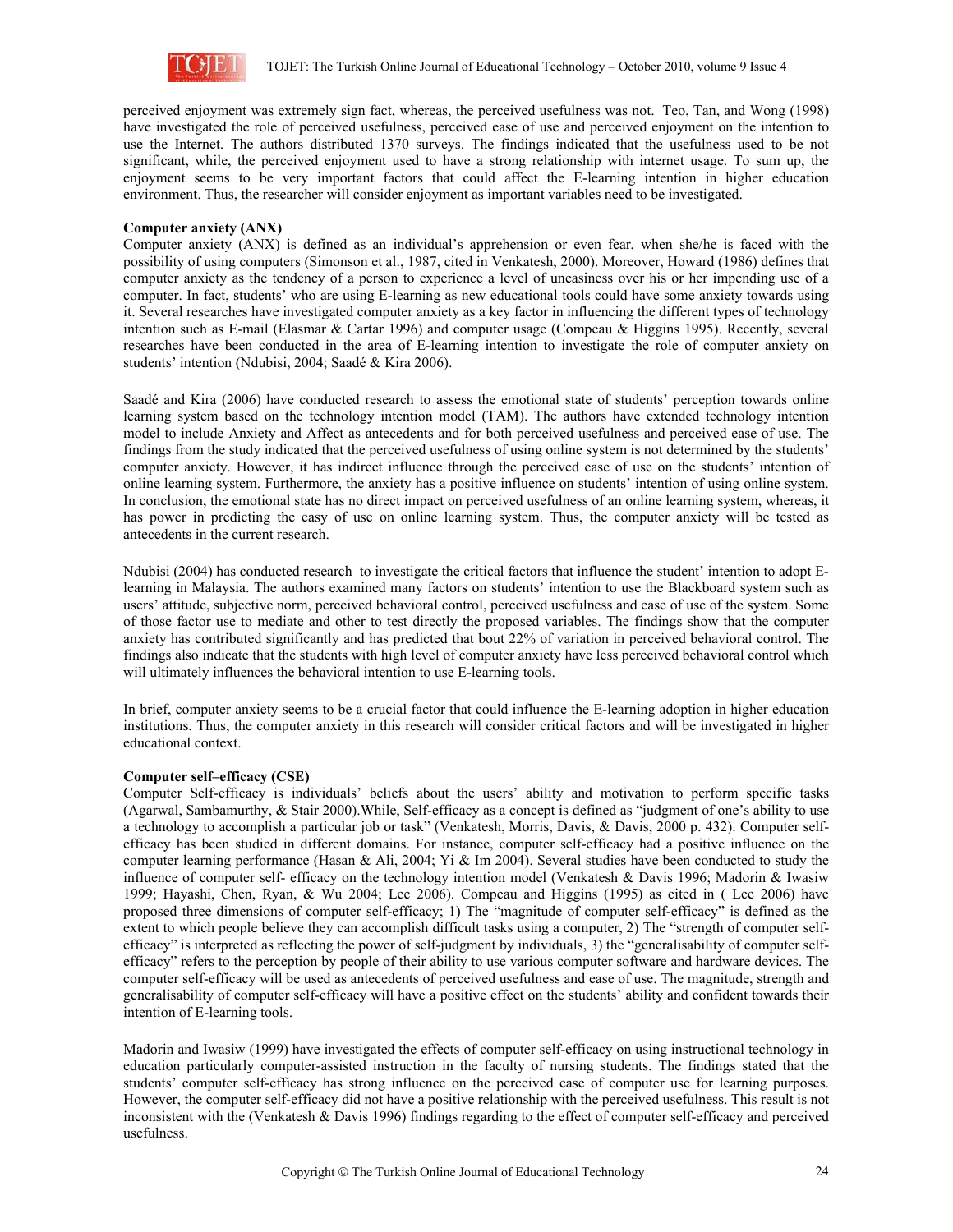

Lee (2006) has conducted empirical study so as to investigate the factors influencing the adoption of an e-learning system in both mandatory and voluntary settings. The research has confirmed the capability of perceived usefulness and perceived ease of use in predicating the success of E-learning adoption in both contexts. The findings related to computer self-efficacy were important. Computer self-efficacy demonstrated significant impact on perceived ease of use. However, the significant relationship between computer self-efficacy and perceived usefulness was not strong. Furthermore, Lim (2000) found that computer self-efficacy had a direct influence on the students' participation in distance education activities.

Briefly, the computer self-efficacy seems to have the ability to provide the students with high level of using E-learning system. It also seems to be an enthusiasm factor towards E-learning intention.

### **Internet Experience (IE)**

Internet experience can be defined as the extent of a person's experience to perform specific tasks using the internet. Several studies have used the experience as antecedents in technology intention model and they have tested the relationship between perceived ease of use and perceived usefulness (Chang 2004; Wolk 2007). At the same time, some studies have tested internet experiences as external variable with the intention to use distance and E-learning (Fusilier  $\&$ Durlabhji 2005; Kerka 1999, Rezaei et al. 2008).

Rezaei et al. (2008) has applied and extended technology intention model to predict the students' intention of E-learning application in agriculture at the higher educational level. They have extended TAM to include more external variables such as internet experience, computer self-efficacy, computer anxiety and affect and age. The results had demonstrated that there was a positive relationship between students' intention to use e-learning and its perceived usefulness, perceived ease of use, internet experience, computer self-efficacy and affect. Conversely, the computer anxiety and age had a negative relationship with students' behavioral intention to use e-learning application.

Fusilier and Durlabhji (2005) conducted a study to explore behavioral intention of users' intention in internet technology. They have incorporated the experience with the direct relationship with the intention to use the internet technology. The findings have shown that the relationship between intention of using the internet and experience was stronger and it depended on the level of experiences. Moreover, the experience has complex influence on the students' intention to use internet technology. Thus, the level and the rate of experience play a significant role on the intention to use a particular system.

In brief, the four mentioned variables have tremendous influenced on the students' intention of E-learning implementation and other related technology as cited in the literature. Thus, the researcher will employ these variables in his proposed research model in order to determine whether these variables could influence the students' intention of E-learning in higher educational institutions in Saudi Arabia.

### **RESEARCH MODEL AND HYPOTHESES**

Illustration upon the main TAM model frame work and the findings from previous research regarding to enjoyment, computer anxiety, computer self-efficacy and Internet experience, the research model is proposed as depicted in Figure 2.2. Based on the previous controversial findings in the literature review regarding to these four variables, null hypotheses were summarised as following:

**H01**: Enjoyment will have no influence on the students' intention to use E-learning.

**H02**: Computer anxiety will have no influence on the students' intention to use E-learning.

**H03**: Computer Self-efficacy will have no influence on the students' intention to use E-learning.

**H04**: Internet experience will have no influence on the students' intention to use E-learning.

**H05**: Attitude towards using E-learning does not mediate the relationship between perceived usefulness and behavioral intention to use E-learning.

**H06**: Attitude towards using E-learning does not mediate the relationship between perceived ease of use and behavioral intention to use E-learning.

**H<sub>0</sub>7**: There is no relationship between perceived usefulness and perceived Ease of use.

**H08**: There is no relationship between perceived usefulness and behavioral intention to use E-learning.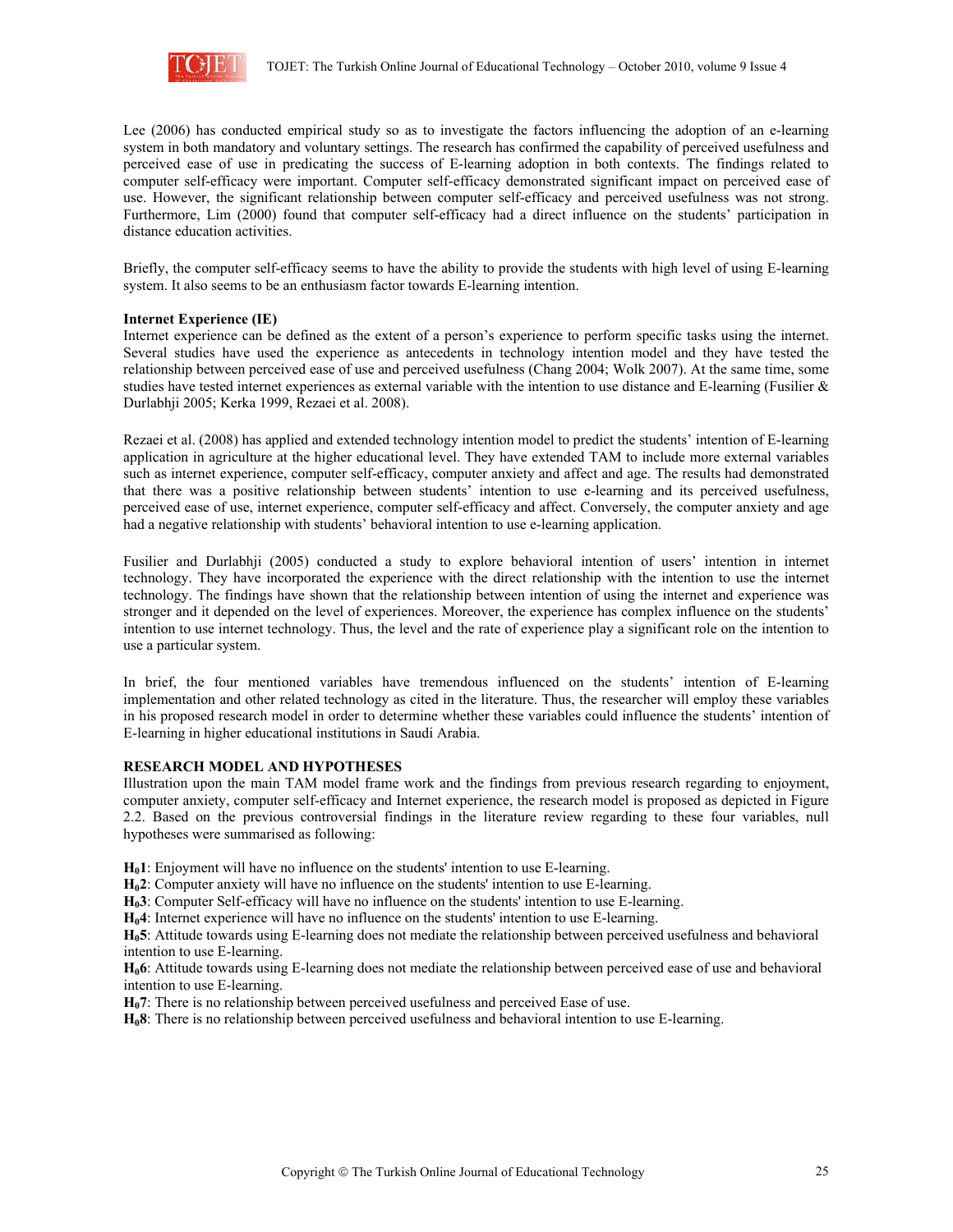



# **RESEARCH METHODOLOGY**

### **Instrumentation Development**

The questionnaire was consisted of 37 Items (Table2.1) in order to measure the proposed research model variables. The measurement was adapted from prior research (Suh, C & Lee, T, 2007; Saade, Tan, &Nebebe, 2008; Saade, & Kira, 2006; Pituch,& Lee ,2006). Pilot study was conducted in order to develop the measurements adapted scales. Moreover, the pilot study was performed in order to detect the internal consistency and reliability of utlised questionnaire. The questionnaire was distributed to 50 students from Al-Jouf University in session one 2009/2010. The returned and usable questionnaires were 48 and two questionnaires were excluded from the analysis due to massive unanswered questions. The analysis of internal consistency was obtained from the interval scale items only. Overall, the pilot study data revealed acceptable high alpha reliability coefficient of all items. Therefore, all items were retained for the main study. Thus, the questionnaire can be distributed to the targeted sample.

| Factor | Variable                                        | No.          | Cronbach alpha $(a)$ |                    | Reference                                     |
|--------|-------------------------------------------------|--------------|----------------------|--------------------|-----------------------------------------------|
|        |                                                 | <b>Items</b> | Original scale       | <b>Pilot Study</b> |                                               |
| TAM    | Perceived Usefulness (PU)                       | 5            | 0.79                 | 0.82               | Suh, C & Lee,                                 |
|        | Perceived Easy of Use (PEU)                     | 6            | 0.89                 | 0.79               | T(2007)                                       |
|        | Attitude toward Using E-learning<br>(A)         | 3            | 0.88                 | 0.72               |                                               |
|        | Behavioral Intention to Use E-<br>learning (BI) | 4            | 0.90                 | 0.80               |                                               |
|        |                                                 |              |                      |                    |                                               |
|        | Enjoyment(EN)                                   | 3            | 0.86                 | 0.85               | Saade, R<br>;Tan, $W$<br>&Nebebe, F<br>(2008) |
|        | Computer anxiety(ANX)                           | 5            | 0.87                 | 0.83               | Saade, R&<br>Kira, D (2006)                   |
|        | Computer Self-efficacy(CSE)                     | 4            | 0.91                 | 0.74               | Pituch, K.&                                   |
|        | Internet experience(IE)                         | 7            | 0.82                 | 0.74               | Lee, Y.<br>(2006)                             |

Table 1: The research adapted instrumentation references, No. of items and reliability

# **Sample and Data Collection**

The current research aimed in investigating empirically the role of Enjoyment, Computer anxiety, Computer selfefficacy and Internet experience in influencing the students' intention to use E-learning 480 questionnaires were distributed to the students at five universities in Saudi Arabia. The usable response rate was 85 % with 408 undergraduate students from five different governmental universities. The profile of respondents is portrayed in Table 4.2.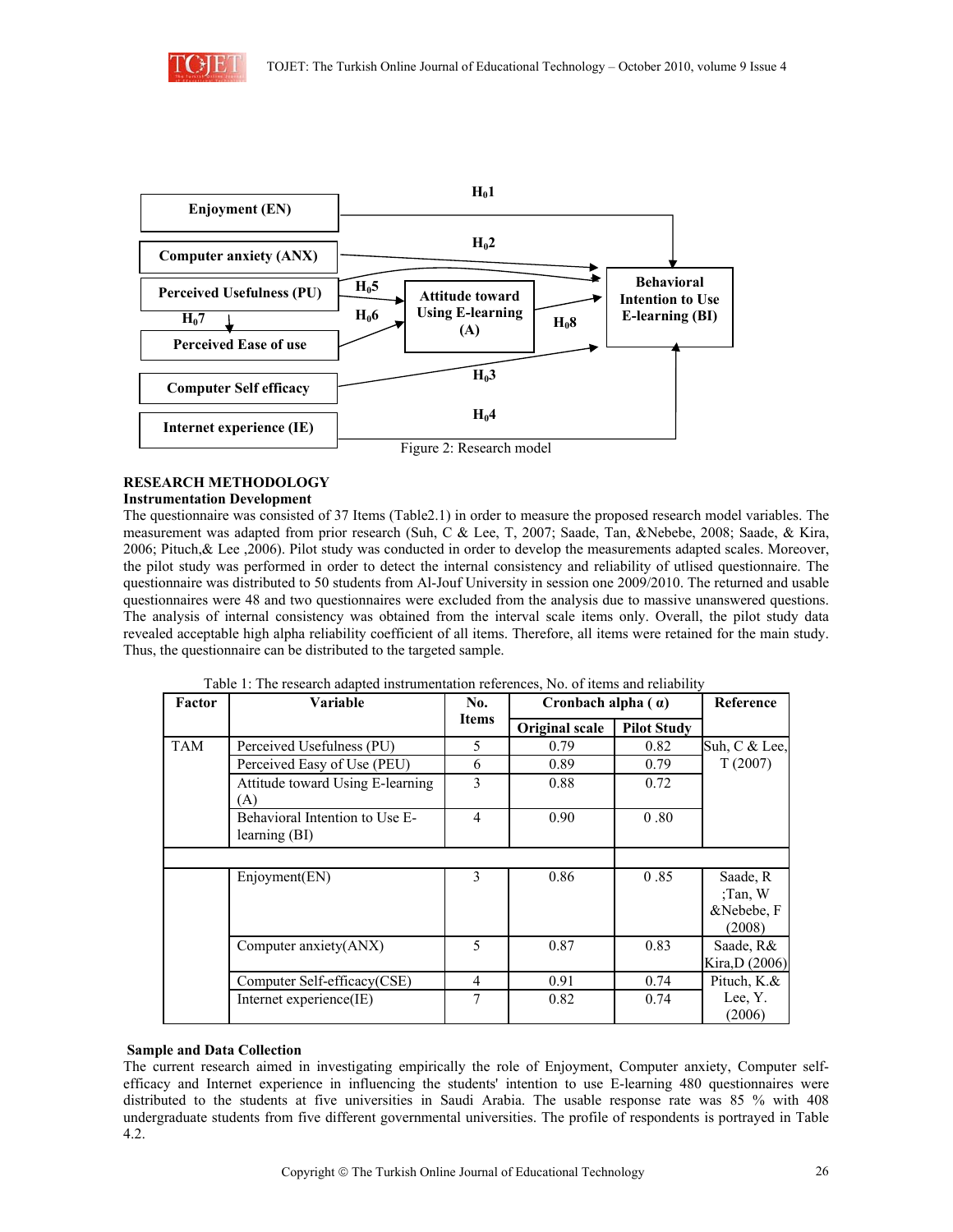

|                             | Table 2: profile of respondents |            |
|-----------------------------|---------------------------------|------------|
| University                  | Frequency                       | Percentage |
| King Saud University        | 125                             | 30.6       |
| King AbdulAziz University   | 161                             | 39.5       |
| King Faisl University       | 38                              | 9.3        |
| King Khalid University      | 45                              | 11.0       |
| <b>Aljouf University</b>    | 39                              | 9.6        |
| <b>Total</b>                | 408                             | 100.0      |
| Major                       | Frequency                       | Percentage |
| <b>SCIENCE</b>              | 263                             | 64.5       |
| ART                         | 145                             | 35.5       |
| <b>Total</b>                | 408                             | 100.0      |
| Major                       | Frequency                       | Percentage |
| <b>MALE</b>                 | 254                             | 62.3       |
| <b>FEMALE</b>               | 154                             | 37.7       |
| Total                       | 408                             | 100.0      |
| Age                         | Frequency                       | Percentage |
| 18-21                       | 127                             | 31.1       |
| $22 - 25$                   | 259                             | 63.5       |
| 26-29                       | 22                              | 5.4        |
| <b>Total</b>                | 408                             | 100.0      |
| PC ownership                | Frequency                       | Percentage |
| Yes                         | 383                             | 93.9       |
| No                          | 25                              | 6.1        |
| <b>Total</b>                | 408                             | 100.0      |
| <b>Years using computer</b> | Frequency                       | Percentage |
| $<1$ Year                   | 104                             | 25.5       |
| 1-3 Years                   | 150                             | 36.8       |
| 4-8 Years                   | 126                             | 30.9       |
| >8 Years                    | 28                              | 6.9        |
| <b>Total</b>                | 408                             | 100.0      |
| <b>Years using Internet</b> | Frequency                       | Percentage |
| $<1$ Year                   | 236                             | 57.8       |
| 2-4 Years                   | 144                             | 35.3       |
| >4 Years                    | 28                              | 6.9        |
| <b>Total</b>                | 408                             | 100.0      |
| <b>E-learning usage</b>     | Frequency                       | Percentage |
| One per month               | 199                             | 48.8       |
| Littlie per month           | 110                             | 27.0       |
| Littlie per week            | 75                              | 18.4       |
| One per day                 | 24                              | 5.9        |
| <b>Total</b>                | 408                             | 100.0      |

### **DATA ANALYSIS AND FINDINGS**

### **Factor and Reliability Analysis**

Construct validity and reliability analysis were examined to ensure that the obtained responses are valid and reliable for further analysis. Exploratory factor analysis (EFA) represented by principal components analysis (PCA) with Varimax rotation were performed. All required criterion were achieved. Kaiser-Guttman criterion was applied regarding to the number of factors to be extracted which is only factors with an eigenvalues equal or greater than one can be extracted (Guttman 1954; Kaiser & Dickman 1959). The items with only loading 0.300 or greater were consider as acceptable (Hair et al., 1998). The factor analysis has individually performed of each following scales because the ratio of five subjects per item (5:10) suggested by Coakes and steed (2003) and the ratio of ten subjects per item (1:10) to run a single factor analysis were not achieved (Hair et al., 1998). Therefore, the factor analysis has performed separately. Table 4.3 represents the obtained results from factor analysis of TAM model. Table 4.4 represents the obtained results from factor analysis of Enjoyment, Computer anxiety, Computer self-efficacy and Internet experience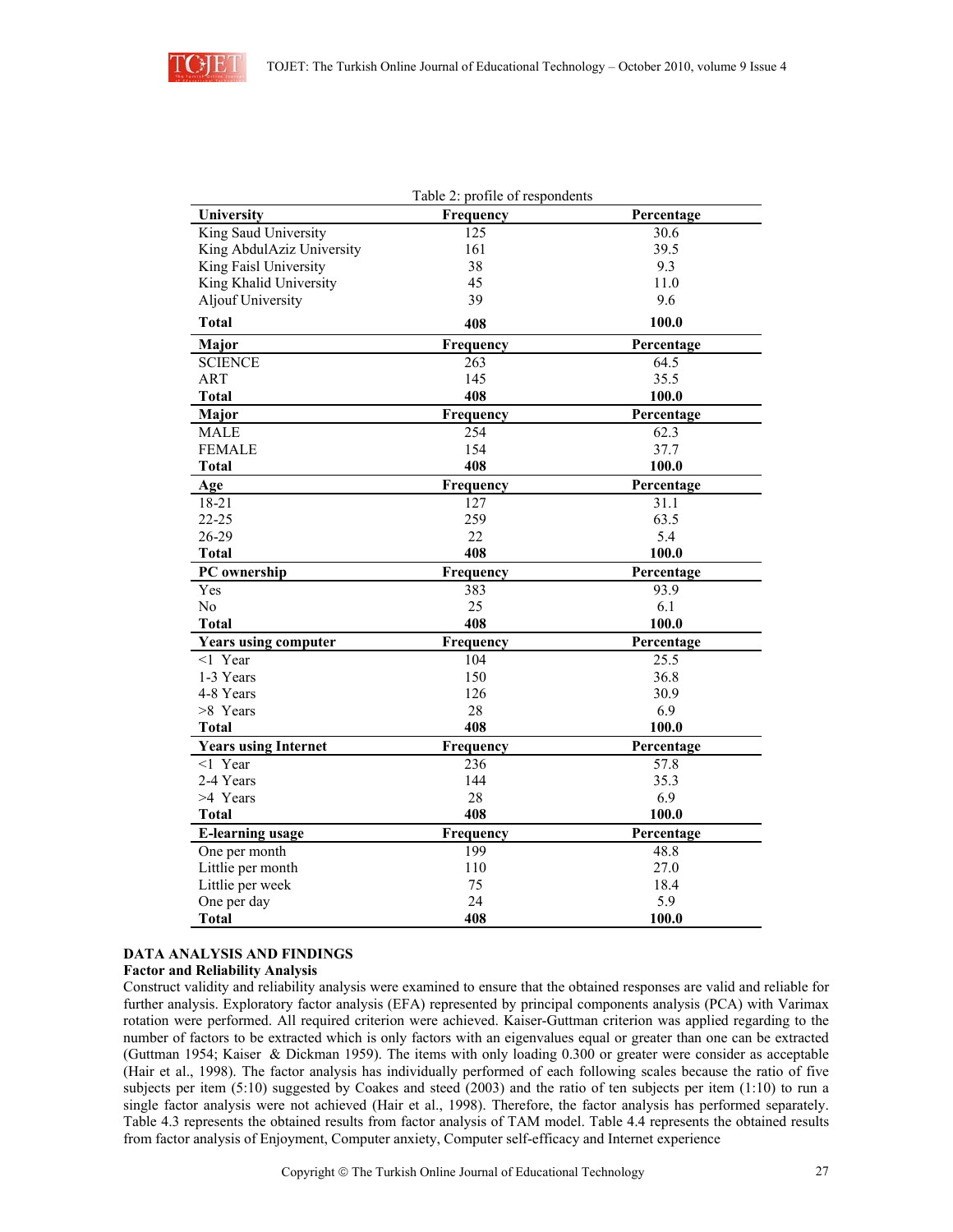

|                                        | 1       | $\cup$ s $\cup$ ium $\cup$ s $\cup$<br>$\mathbf{2}$ | $\mathbf{3}$ | 4               |          |
|----------------------------------------|---------|-----------------------------------------------------|--------------|-----------------|----------|
| <b>Items</b>                           |         |                                                     |              |                 | $\alpha$ |
| Behavioral Intention1(BI1)             | 0.802   |                                                     |              |                 |          |
| Behavioral Intention2(BI2)             | 0.795   |                                                     |              |                 |          |
| Behavioral Intention3(BI3)             | 0.789   |                                                     |              |                 | 0.79     |
| Behavioral Intention4(BI4)             | 0.736   |                                                     |              |                 |          |
| Attitude 1 (A1)                        |         | 0.830                                               |              |                 |          |
| Attitude 2 (A2)                        |         | 0.824                                               |              |                 |          |
| Attitude 3 (A3)                        |         | 0.701                                               |              |                 | 0.70     |
| Perceived Ease of Use1 (PEU1)          |         |                                                     | 0.730        |                 |          |
| Perceived Ease of Use2 (PEU2)          |         |                                                     | 0.712        |                 |          |
| Perceived Ease of Use3 (PEU3)          |         |                                                     | 0.693        |                 |          |
| Perceived Ease of Use4 (PEU4)          |         |                                                     | 0.684        |                 |          |
| Perceived Ease of Use5 (PEU5)          |         |                                                     | 0.656        |                 | 0.76     |
| Perceived Ease of Use6 (PEU6)          |         |                                                     | 0.453        |                 |          |
| Perceived Usefulness1(PU1)             |         |                                                     |              | 0.771           |          |
| Perceived Usefulness2(PU2)             |         |                                                     |              | 0.726           |          |
| Perceived Usefulness3(PU3)             |         |                                                     |              | 0.724           | 0.75     |
| Perceived Usefulness4(PU4)             |         |                                                     |              | 0.678           |          |
| Perceived Usefulness5(PU5)             |         |                                                     |              | 0.634           |          |
|                                        | 2.441   | 1.860                                               | 3.338        |                 |          |
| Eigenvalues                            | 61.020  | 61.987                                              | 24.366       | 1.949<br>23.699 |          |
| Percentage of Variance Explained       | 61.020  | 61.987                                              | 48.065       | 48.065          |          |
| Total Variance explained<br><b>KMO</b> | 0.761   | 0.639                                               |              |                 |          |
|                                        |         |                                                     | 0.815        | 0.815           |          |
| Bartlett's test of sphericity approx.  | 457.676 | 222.718                                             | 998.357      | 998.357         |          |
| chi square<br>Df                       | 6       | 3                                                   | 55           | 55              |          |
| Sig.                                   | .000    | .000                                                | .000         | .000            |          |
|                                        |         |                                                     |              |                 |          |

| Table3: Factor analysis of TAM model (Behavioral Intention) (Attitude) (Perceived Ease of Use1 & Perceived |  |
|------------------------------------------------------------------------------------------------------------|--|
| Use fulness1)                                                                                              |  |

The Behavioral Intention (BI) KMO was  $0.761$  which consider acceptable ( $> 0.500$ ) and Bartlett's test of sphericity was significant  $(p<0.000)$ . The mentioned values were indicated that the appropriateness of conducted factor analysis for Elearning intention variables. Results from Varimax rotated analysis indicated that Behavioral Intention (BI) accounted 61.020% of the total variance explained with an eigenvalues of 2.441 (>1).Factor loading for the BI items ranged from 0.736 to 0.802. Therefore, the results provide initial support for Behavioral Intention (BI) to measure the students' intention to use E-learning**.** All other TAM's variables were acceptable based on above criteria**.** 

| Table4: Factor analysis of Enjoyment, Computer anxiety, Computer self-efficacy and Internet experience |           |           |           |           |          |  |
|--------------------------------------------------------------------------------------------------------|-----------|-----------|-----------|-----------|----------|--|
| <b>Items</b>                                                                                           | Component | Component | Component | Component | $\alpha$ |  |
|                                                                                                        |           |           |           |           |          |  |
| Internet Experince1 (IE1)                                                                              | 0.748     |           |           |           |          |  |
| Internet Experince2 (IE2)                                                                              | 0.745     |           |           |           |          |  |
| Internet Experince3 (IE3)                                                                              | 0.677     |           |           |           |          |  |
| Internet Experince7 (IE4)                                                                              | 0.656     |           |           |           | 0.82     |  |
| Internet Experince4 (IE5)                                                                              | 0.642     |           |           |           |          |  |
| Internet Experince5 (IE6)                                                                              | 0.594     |           |           |           |          |  |
| Internet Experince6 (IE7)                                                                              | 0.469     |           |           |           |          |  |
| Computer Anxiety1 (ANX1)                                                                               |           | .783      |           |           |          |  |
| Computer Anxiety2 (ANX2)                                                                               |           | .754      |           |           |          |  |
| Computer Anxiety3 (ANX3)                                                                               |           | .746      |           |           | 0.78     |  |
| Computer Anxiety4 (ANX4)                                                                               |           | .743      |           |           |          |  |
| Computer Self-efficacy1 (CSE1)                                                                         |           |           | .814      |           |          |  |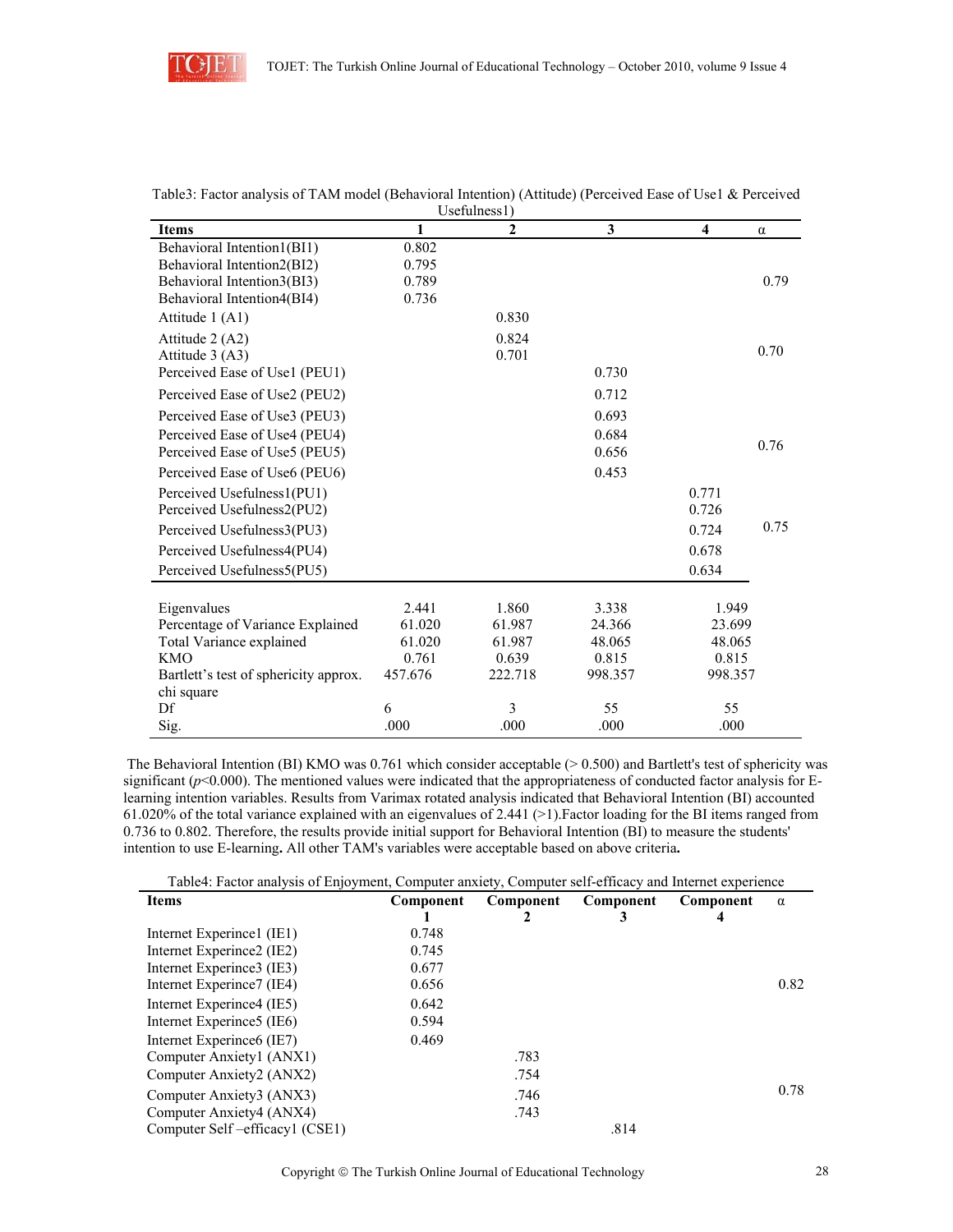

| Computer Self-efficacy2 (CSE2)        |          |        | .771   |       |      |
|---------------------------------------|----------|--------|--------|-------|------|
| Computer Self-efficacy3 (CSE3)        |          |        | .764   |       | 0.75 |
| Computer Self-efficacy4 (CSE4)        |          |        | .567   |       |      |
| Enjoyment1 (EN1)                      |          |        |        | .877  |      |
| Enjoyment2 (EN2)                      |          |        |        | .836  | 0.78 |
| Enjoyment3 (EN3)                      |          |        |        | .815  |      |
|                                       |          |        |        |       |      |
| Eigenvalues                           | 3.492    | 3.277  | 1.966  | 1.549 |      |
| Percentage of Variance Explained      | 19.399   | 18.204 | 10.920 | 8.606 |      |
| Total Variance explained              | 57.129   |        |        |       |      |
| <b>KMO</b>                            | .727     |        |        |       |      |
| Bartlett's test of sphericity approx. | 2483.843 |        |        |       |      |
| chi square                            |          |        |        |       |      |
| Df                                    | 153      |        |        |       |      |
| Sig.                                  | .000     |        |        |       |      |

Overall, the factor analyses of Enjoyment, Computer anxiety, Computer self-efficacy and Internet experience were acceptable. Therefore, the construct validity was achieved. The Cronbach's alpha coefficient  $(\alpha)$  was performed in order to assess the internal consistency. It was ranged from 0.70 to 0.82 which considered acceptable because many researchers believed that the ideal Cronbach's alpha coefficient should be above 0.70 (Pallant 2001; Hair et al. 2006).

## **Hypotheses Testing**

Three analysis techniques were used in order to testing the proposed hypotheses. Stepwise regression analysis was performed in order to investigate the variables' influence on the students' behavioral intention to use e-learning. Moreover, hierarchical regression analysis and Baron and Kenny criteria in order to test the mediation affect of the students' attitude towards using E-learning. The finial technique used was product-moment correlation analysis in order to test the relationship between perceived usefulness with perceived ease of use and behavioral intention to use Elearning. Before testing the proposed hypotheses, several assumptions were met mainly normality, linearity, homoscedasticity and independence of errors terms, multicollinearity and multivariate outliers (Hair et al 1998; 2006; Pallant 2001; Coakes & steed 2003). To examine the hypothesized statement (H<sub>0</sub>1- H<sub>0</sub>4), stepwise regression analysis was performed. Table 4.45 shows the results of stepwise multiple regression analysis.

| Predictors                | R Square | Adjusted<br>R Square | Unstandardized<br>Coefficients<br>В | Standardized<br>Coefficients<br>Beta |          | p- value<br>(Sig) |
|---------------------------|----------|----------------------|-------------------------------------|--------------------------------------|----------|-------------------|
| Computer<br>anxiety       | .360     | .358                 | .637                                | .552                                 | 12.697   | $.000**$          |
| Computer<br>Self-efficacy | .371     | .368                 | .137                                | .120                                 | 2.756    | $.006**$          |
| Enjoyment                 | .378     | .373                 | $-.094$                             | $-.081$                              | $-2.045$ | $.041*$           |

Table 5: Stepwise multiple regression analysis: psychological factor's variables as predictors of E-learning intention.

\*\*  $p > 0.01$ , \*  $p > 0.05$ 

As represented in Table 5, the examined variables namely enjoyment, computer anxiety, computer self-efficacy and internet experience were regressed in stepwise technique. The regression model utlised to predict students' intention to use E-learning resulted in Adjusted R Square = 37.3% at significant 0.05 levels. Out of four examined psychological predictors, three predictors were activated prediction equation and also were associated with a significant percentage of variance in E-learning intention, F  $(s, 398) = 80.564$ , p<0.001. The first significant variable that predict E-learning intention is Computer anxiety with  $\beta$  = .552,  $t$  = 12.697, at the significant level of  $p$  < .001, two tailed. The second significant variable predicted the e-learning intention is Computer Self-efficacy with  $\beta$  =.120,  $t = 2.756$ , at the significant level of  $p < 0.05$ . The third significant variable predicted the e-learning intention is Computer Self-efficacy with  $\beta = .081$ ,  $t = -2.045$ , at the significant level of p < .05. However, the internet experience has excluded from the model due to its insignificant association with students' E-learning intention at the significant level of  $p < .05$ . From the psychological prospective and based on the findings, students' who have lower computer anxiety, higher computer selfefficacy and perceived enjoyment in practicing E-learning would have a better intention of e-learning activities. Therefore,  $H_01$  to  $H_03$  were rejected while  $H_04$  was accepted.

**H05**: Attitude towards using E-learning does not mediate the relationship between perceived usefulness and behavioral intention to use E-learning. To examine the hypothesized, Hierarchical regression was performed. The results in Table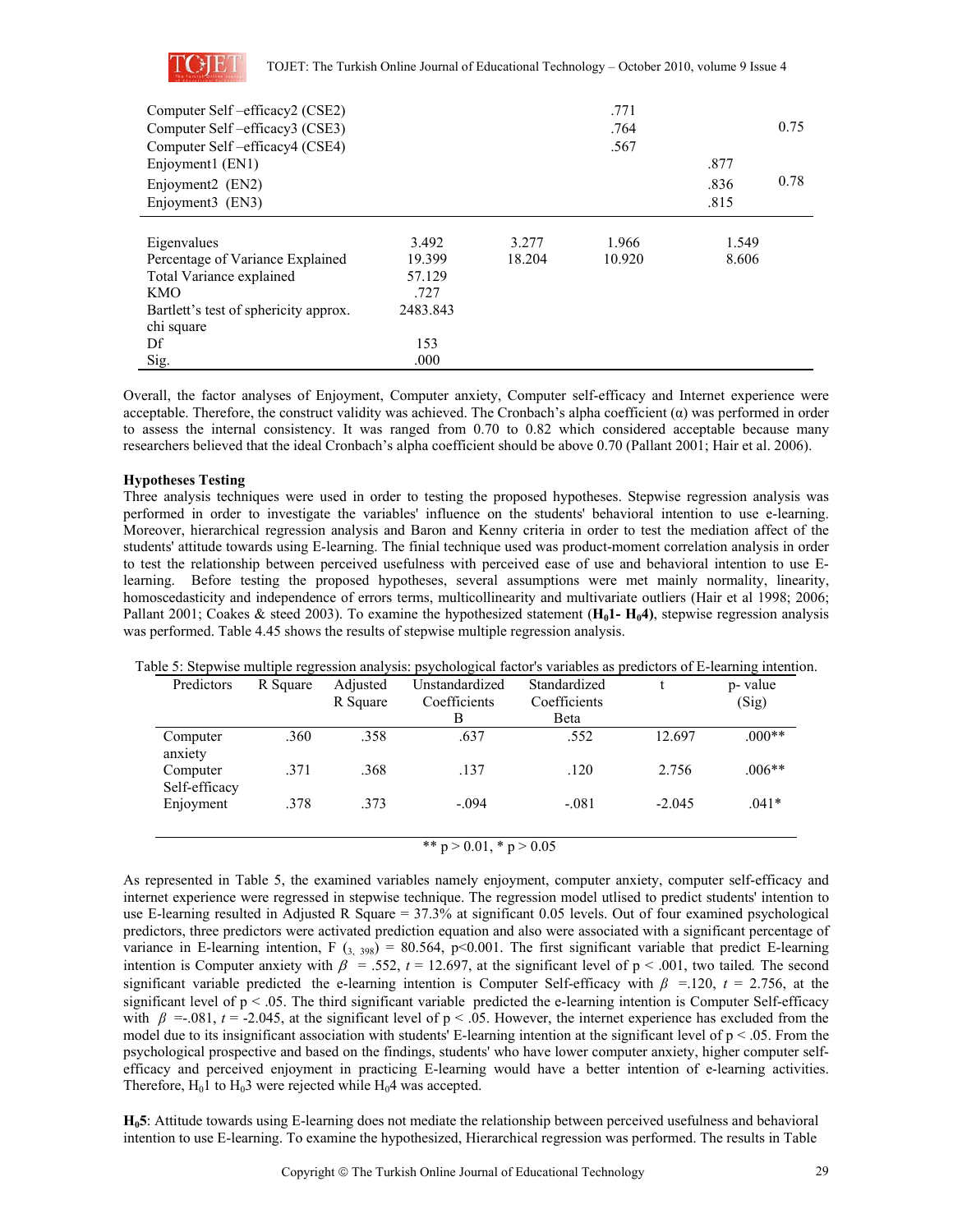

4.6 demonstrate the results of hierarchical regression analysis using Attitude as A mediator in the relationship between perceived usefulness and E-learning intention.

| Model              |                                                             | Unstandardized<br>Coefficients |            | Standardized<br>Coefficients | t      | Sig. |
|--------------------|-------------------------------------------------------------|--------------------------------|------------|------------------------------|--------|------|
|                    |                                                             | B                              | Std. Error | Beta                         |        |      |
| Step1<br>(Model 1) | (Constant)                                                  | 2.541                          | .201       |                              | 12.659 | .000 |
|                    | <b>PERCEIVED</b><br><b>USEFULNESS</b>                       | .127                           | .061       | .104                         | 2.085  | .038 |
| Step2<br>(Model2)  | (Constant)                                                  | 2.284                          | .237       |                              | 9.664  | .000 |
|                    | <b>PERCEIVED</b><br><b>USEFULNESS</b>                       | .111                           | .061       | .091                         | 1.815  | .070 |
|                    | <b>ATTITUDE</b>                                             | .098                           | .049       | .101                         | 2.026  | .043 |
|                    | $R^2 = 0.10\overline{4}$ in step 1; $R^2 = 0.144$ in step 2 |                                |            |                              |        |      |

| Table 6: The results of hierarchical regression analysis using Attitude toward e-learning as A mediator in the |  |
|----------------------------------------------------------------------------------------------------------------|--|
| relationship between perceived usefulness and E-learning intention.                                            |  |

As portrayed in Table 6, the results indicate that in the first model, perceived usefulness is significantly contributed to E-learning intention,  $R^2 = 0.104$ , F ( $_{1.400}$ ) = 4.346, p<0.05. Model one shows that perceived usefulness is positively related to E-learning intention, QUOTE  $\beta \beta$  = .104, *t* = 2.085, at the significant level of p < .05. In model two, the Attitude was added to the equation, the  $R^{2}$  = 0.144 significantly change with F (2, 399) = 4.241, p<0.05. Model two shows that perceived usefulness is insignificantly reduced, QUOTE  $\beta \beta = .091$ ,  $t = 1.815$ , at the significant level of p < .05 In testing the mediation effect of Attitude, In model 1 the relationship between perceived usefulness (IV) and E-learning intention (DV) was significant. While in Model 2 the relationship between IV and DV become insignificantly reduced. Therefore, the attitude towards E-learning fully mediates the relationship between perceived usefulness and E-learning intention.

**H06**: **Attitude towards using E-learning does not mediate the relationship between perceived ease of use and behavioral intention to use E-learning**. To examine the hypothesized statement, Hierarchical regression was performed. The results in Table 4.7 demonstrate the results of hierarchical regression analysis using Attitude as A mediator in the relationship between perceived ease of use and E-learning intention.

| Model              |                                                  |       | Unstandardized<br>Coefficients | Standardized<br>Coefficients | t      | Sig. |
|--------------------|--------------------------------------------------|-------|--------------------------------|------------------------------|--------|------|
|                    |                                                  | B     | Std. Error                     | Beta                         |        |      |
| Step1<br>(Model 1) | (Constant)                                       | 2.452 | .193                           |                              | 12.690 | .000 |
|                    | <b>PERCEIVED</b><br><b>EASE OF USE</b>           | .164  | .062                           | .130                         | 2.632  | .009 |
| Step2<br>(Model2)  | (Constant)                                       | 2.274 | .220                           |                              | 10.319 | .000 |
|                    | <b>PERCEIVED</b><br><b>EASE OF USE</b>           | .137  | .064                           | .109                         | 2.134  | .033 |
|                    | <b>ATTITUDE</b>                                  | .083  | .050                           | .086                         | 1.674  | .095 |
|                    | $R^2$ = 0.130 in step 1; $R^2$ = 0.155 in step 2 |       |                                |                              |        |      |

Table 7: The results of hierarchical regression analysis using Attitude toward e-learning as A mediator in the relationship between perceived ease of use and E-learning intention.

.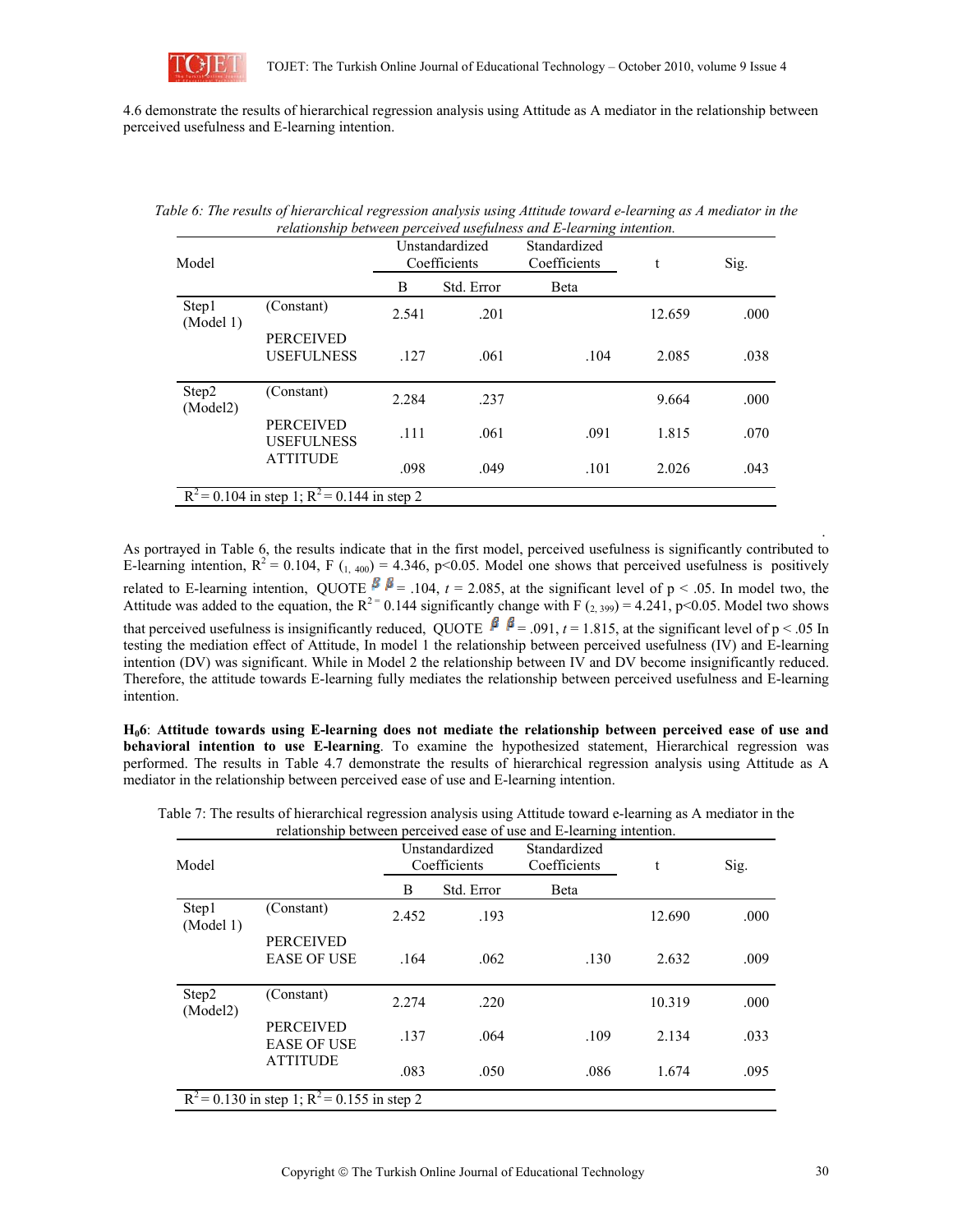

As presented in Table 7, the results indicate that in the first model, perceived ease is significantly contributed to Elearning intention,  $R^2 = 0.130$ , F ( $_{1,400}$ ) = 6.926, p<0.05. Model one shows that perceived ease of use is positively related to E-learning intention, QUOTE  $\beta$   $\beta$  = .130, *t* = 2.632, at the significant level of p < .05. In model two, the Attitude was added to the equation, the  $R^{2}$  = 0.156 significantly change with F (2, 399) = 4.880, p<0.05. Model two shows that perceived ease of use still significantly but it reduced, QUOTE  $\beta$ ,  $\beta$  = .109, *t* = 2.134, at the significant level of p < .05 In testing the mediation effect of Attitude, In model 1 the relationship between perceived usefulness (IV) and E-learning intention (DV) was significant. While in Model 2 the relationship between IV and DV still significantly but the magnitude of the relationship between them is reduced (QUOTE  $\beta \beta$  = .130 to.109, *t* = 2.632 to 2.134. Hence and Based on Baron and Kenny approach, the attitude towards E-learning partially mediates the relationship between perceived usefulness and E-learning intention.

Secondly, the assumed null hypotheses of the relationship between perceived usefulness and perceived ease of use as well as the relationship between perceived usefulness and E-learning intention were examined using a Pearson productmoment correlation coefficient (*r*).

**H07**: **There is no relationship between perceived usefulness and perceived Ease of use**. In order to investigate the relationship between perceived usefulness and perceived Ease of use, Pearson correlation coefficient was used. Table 4.39 shows the results of correlation test between psychological factors and E-learning intention.

| Table 8: The results of correlation test between perceived usefulness and perceived Ease of use $(N=402)$ |  |
|-----------------------------------------------------------------------------------------------------------|--|
|                                                                                                           |  |

|                        | <b>PERCEIVED</b>         | <b>PERCEIVED</b>         |
|------------------------|--------------------------|--------------------------|
|                        | <b>USEFULNESS</b>        | <b>EASE OF USE</b>       |
| Pearson<br>Correlation |                          | $.254$ <sup>(**)</sup> ) |
| Sig. (2-tailed)        |                          | .000                     |
| N                      | 402                      | 402                      |
| Pearson<br>Correlation | $.254$ <sup>(**)</sup> ) |                          |
| Sig. (2-tailed)        | .000                     |                          |
| N                      | 402                      | 402                      |
|                        |                          |                          |

\*\* Correlation is significant at the 0.01 level (2-tailed).

 The result in Table 8, indicated that positive and small strength relationship between the *between perceived usefulness and perceived Ease of use* with the coefficient's value  $r = 0.254$ ,  $n = 402$ ,  $p = 0.01$ . Therefore, the null hypothesis is rejected.

**H08**: **There is no relationship between perceived usefulness and behavioral intention to use E-learning**. To examine the relationship between perceived usefulness and E-learning intention, Pearson correlation coefficient was utilized. Table 4.54 demonstrates the results of correlation test between perceived usefulness and E-learning intention.

| Table 4.9: The results of correlation test between perceived usefulness and E-learning intention $(N=402)$ |                     |                   |                  |
|------------------------------------------------------------------------------------------------------------|---------------------|-------------------|------------------|
|                                                                                                            |                     | <b>PERCEIVED</b>  | <b>ELEARNING</b> |
|                                                                                                            |                     | <b>USEFULNESS</b> | <b>INTENTION</b> |
| PERCEIVED USEFULNESS                                                                                       | Pearson Correlation |                   | $.104(*)$        |
|                                                                                                            | $Sig. (2-tailed)$   |                   | .038             |
|                                                                                                            | N                   | 402               | 402              |
| <b>ELEARNING INTENTION</b>                                                                                 | Pearson Correlation | $.104(*)$         |                  |
|                                                                                                            | Sig. (2-tailed)     | .038              |                  |
|                                                                                                            | N                   | 402               | 402              |

\* Correlation is significant at the 0.05 level (2-tailed).

According to Table 9, the results demonstrated that there is a positive and small strength of the relationship between perceived usefulness and E-learning intention with the coefficient's value  $r = 0$ . 104,  $n = 402$ ,  $p = 0.05$ . Hence, the null hypothesis is rejected.

### **DISCUSSION AND IMPLICATIONS**

The research findings were supported most previous researches on TAM model particularly the affect of both TAM predictors' namely perceived usefulness and perceived ease of use on the users' behavioral intention to use new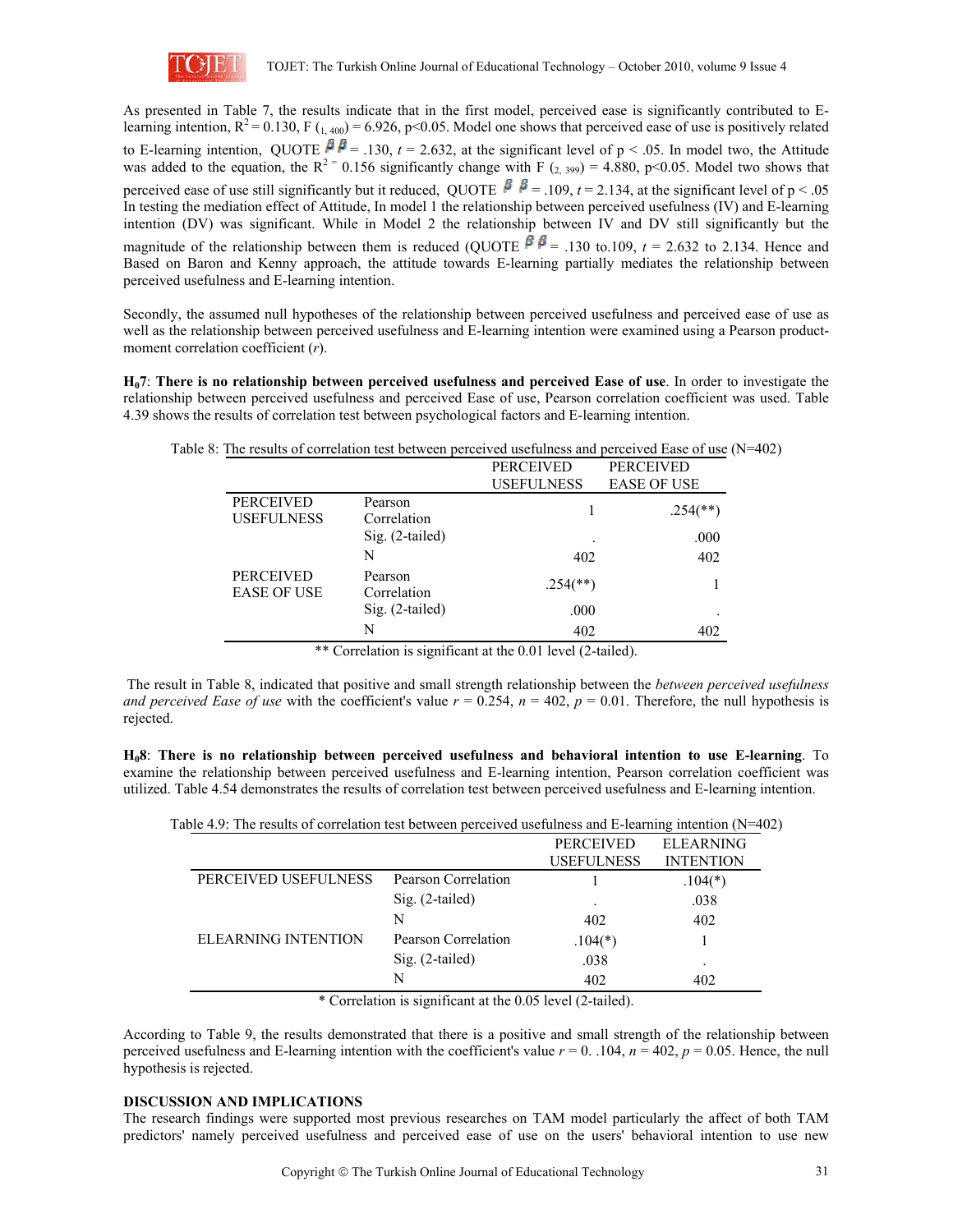

technology(Landry, Rodger, & Hartman 2006; Masrom 2007; Ngai et al. 2007; Roca, Chiu, & Martínez 2006; Selim 2003; Saadé & Bahli 2005; Saadé & Galloway 2005).The meditation effects of the Attitude on the relationship between perceived usefulness and perceived ease of use on the users' behavioral intention was confirmed on this research. These results were consistence with previous research in this area (Brown 2002; Lee, Cheung & Chen 2005; Brown 2002; Ngai et al. 2005; Saadé & Bahli 2005). While, the current findings regarding the mediation effects were contrary to some previous study (Yousafzai 2006; Venkatesh & Davis 1996). Despite of most of previous research study the current research proposed variables as antecedents, the current research was aimed to examine the direct affect of these variables on the intention to use E-learning. The results indicated that Enjoyment, Computer anxiety, Computer selfefficacy were significantly influence the students' intention to use E-learning. The findings were consistence mostly with the previous research ( (Madorin & Iwasiw 1999; Compeau & Higgins 1995; Davis et al. 1992; Agarwal et al.2000; Anandarajan, Igbaria ,& Anakwe 2000; Venkatesh 2000; Tan & Teo 2000;Venkatesh et al. 2003; Ndubisi 2004; Yi & Hwang 2004; Lee, Cheung & Chen 2005; Sun & Zhang 2005; Saadé & Kira 2006; Saadé, Tan, & Nebebe 2008).The internet experience was insignificant in influencing the students' intention to use e-learning and it was contrary with other research findings (Fusilier & Durlabhji 2005; Kerka 1999; Rezaei et al. 2008). Therefore, the possible implications are that the students' intention to use E-learning might be increased through considering the key influence factors namely perceived usefulness, perceived ease of use , attitude, enjoyment, computer anxiety and computer self-efficacy in the e-learning process. The perceived ease of use, attitude, enjoyment seem to be related to the Learning management design. While, computer anxiety and computer self-efficacy are almost related to the institutions support in providing workshops and training for its students in order to renovate their negative behaviour and ability.

### **CONCLUSION**

In conclusion, the tested null hypotheses are summarized in table 4.10.

| Hypothesis       | Statement                                                          | Analysis         | Results          |
|------------------|--------------------------------------------------------------------|------------------|------------------|
|                  |                                                                    | Technique used   |                  |
| $H_01$           | Enjoyment will have no influence on the students' intention to use |                  | Rejected         |
|                  | E-learning.                                                        |                  |                  |
| $H_0$ 2          | Computer anxiety will have no influence on the students' intention |                  | Rejected         |
|                  | to use E-learning.                                                 | Stepwise         |                  |
| H <sub>0</sub> 3 | Computer Self-efficacy will have no influence on the students'     | regression       | Rejected         |
|                  | intention to use E-learning.                                       | analysis         |                  |
| $H_0$ 4          | Internet experience will have no influence on the students'        |                  | Accepted         |
|                  | intention to use E-learning.                                       |                  |                  |
| $H_0$ 5          | Attitude towards using E-learning does not mediate the             |                  |                  |
|                  | relationship between perceived usefulness and behavioral intention | hierarchical     | Fully            |
|                  | to use E-learning.                                                 | regression       | mediated         |
| $H_0$ 6          | Attitude towards using E-learning does not mediate the             | analysis and     | <b>Partially</b> |
|                  | relationship between perceived ease of use and behavioral          | Baron and Kenny  | mediated         |
|                  | intention to use E-learning.                                       | criteria         |                  |
| $H_0$ 7          | There is no relationship between perceived usefulness and          | Pearson product- | rejected         |
|                  | perceived Ease of use.                                             | moment           |                  |
| $H_08$           | There is no relationship between perceived usefulness and          | correlation      | rejected         |
|                  | behavioral intention to use E-learning.                            | coefficient      |                  |

Table 4.10: Summary of tested null hypotheses in question five using hierarchical regression and correlation analysis

In conclusion, the practical contribution can be summarised in increasing the level of students' intention and participation to use E-learning system in higher education environment. The theoretical contribution can be observed in extended TAM model and testing its validity as well as applicability in Saudi higher education context. The proposed variables were tested as external independents variables not as antecedents. Future research need to investigate further variables in the area of E-learning acceptance particularly the physiological related variables.

## **REFERENCES**

- Agarwal, R., Sambamurthy, V., and Stair, R. ,2000, 'The evolving relationship between general and specific computer self-efficacy: an empirical investigation', *Information Systems Research,* Vol. 11, No. 4, pp. 418-30.
- Al-Jarf, R. 2007, Cultural Issues in Online Collaborative Learning in EFL. Paper presented at the 3rd International Online Conference on Second and Foreign Language Teaching and Research.], Vol.
- Atkinson, M. A. and Kydd, C. 1997, 'Individual characteristics associated with World Wide Web use: an empirical study of playfulness and motivation', *ACM SIGMIS Database,* Vol. 28, No. 2, pp. 53-62.
- Chang, P. V. C. 2004, 'The validity of an extended technology acceptance model (TAM) for predicting the Intranet / Portal usage. SILS, puplished Master's Papers retrieved from http://hdl.handle.net/1901/78.' Vol.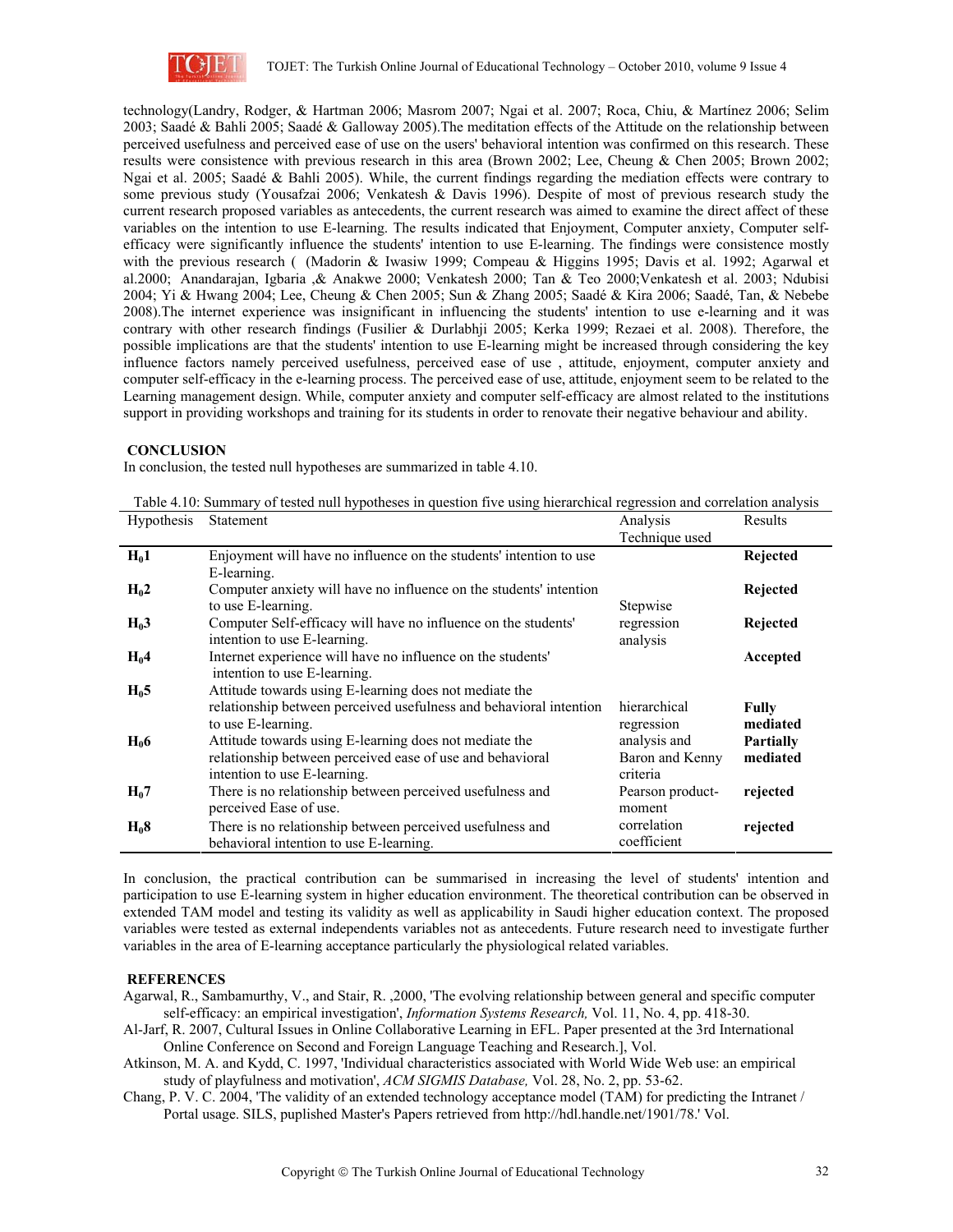

Clark, R. E. 2000, 'Evaluating distance education: Strategies and cautions', *Quarterly Review of Distance Education,* Vol. 1, No. 1, pp. 3-16.

Coakes, S. J. and Steed, L. G. [2003], *SPSS: Analysis without anguish: Version 11.0 for Windows* (John Wiley).

Davis, F. D. 1986, 'A technology acceptance model for empirically testing new end-user information systems: theory and results', *Sloan School of Management, Massachusetts Institute of* Vol. 13, No. 3, pp. 319-40.

Davis, F. D., Bagozzi, R. P., and Warshaw, P. R. 1989, 'User acceptance of computer technology: a comparison of two theoretical models', *Management science,* Vol. 35, No. 8, pp. 982-1003.

Fishbein, M. and Ajzen, I. 1975, 'Belief, attitude, intention and behavior: An introduction to theory and research', Vol., pp. Don Mills, Ontario: Addison-Wesley Pub. Co.

- Fusilier, M. and Durlabhji, S. 2005, 'An exploration of student internet use in India', *Campus-Wide Information Systems,* Vol. 22, No. 4, pp. 233-46.
- Gotschall, M. 2000, 'E-learning strategies for executive education and corporate training', *Fortune,* Vol. 141, No. 10, pp. S5-S59.

Guttman, L. 1954, 'Some necessary conditions for common-factor analysis', *Psychometrika,* Vol. 19, No. 2, pp. 149-61.

- Hair, J. F., et al. 1998, ' Multivariate data analysis', *Upper Saddle River,* Vol.
- --- [2006], *Multivariate Data Analysis* (Upper Saddle River, NJ: Prentice Hall).
- Hasan, B. and Ali, J.M. 2004 , 'An empirical examination of a model of computer learning performance. Journal of Computer Information Systems, (),.' Vol. 44, No. 4, pp.27-34
- Hayashi, A., et al. 2004, 'The role of social presence and moderating role of computer self efficacy in predicting the continuance usage of e-learning systems', *Journal of Information Systems Education,* Vol. 15, No. 2, pp. 139-54.
- Howard, S. G. and , Smith, D. R. 1986 , 'Computer anxiety in management: Myth or reality? ' *Communicationsof the ACM,* Vol. 29, No. 7, pp. 611-15.
- Kaiser, H. F. and Dickman, K. W. 1959, 'Analytic determination of common factors', *American Psychologist,* Vol. 14, No. 1, pp. 425-41.
- Kerka, S. 1999, 'Distance Learning, the Internet, and the World Wide Web. ERIC Digest', Vol.
- Landry, B. J. L., , Rodger G. , and , Hartman S. 2006, 'Measuring student perceptions of blackboard using the technology acceptance model', *Decision Sciences Journal of Innovative Education,* Vol. 4, No. 1, pp. 87-99.
- Lee, M. K. O., Cheung, C. M. K., and Chen, Z. 2005, 'Acceptance of Internet-based learning medium: the role of extrinsic and intrinsic motivation', *Information & Management,* Vol. 42, No. 8, pp. 1095-104.
- Madorin, S. and Iwasiw, C. 1999, 'The effects of computer-assisted instruction on the self-efficacy of baccalaureate nursing students', *The Journal of nursing education,* Vol. 38, No. 6, pp. 282-95.
- Masrom, M. 2007, 'Technology Acceptance Model and E-learning', *the 12th International Conference on Education, Sultan Hassanal Bolkiah Institute of Education ,Universiti Brunei Darussalam. .*
- Moon, J. W. and Kim, Y. G. 2001, 'Extending the TAM for a World-Wide-Web context', *Information & Management,* Vol. 38, No. 4, pp. 217-30.
- Ndubisi, N. O. 2004, 'Factors influencing E-learning adoption intention: examining the determinant structure of the decomposed theory of planned behaviour constructs.' *aper presented at the HERDSA International Conference*, pp. 252-62.
- Ngai, E. W. T., Poon, J. K. L., and Chan, Y. H. C. 2007, 'Empirical examination of the adoption of WebCT using TAM', *Computers & Education,* Vol. 48, No. 2, pp. 250-67.
- Pallant, J. 2005, *SPSS survival manual* (Open Univ. Press).
- Pituch, K. A. and Lee, Y.K. 2006, 'The influence of system characteristics on e-learning use', *Computers & Education,,* Vol. 27, No. 2, pp. 222-44.
- Rezaei, M., et al. 2008 , 'Predicting e-learning application in agricultural higher education using Technology Acceptance Model.
- ' *Turkish Online Journal of Distance Education,* Vol. 98, No. 1, pp. 85-95.
- Roca, J. C., Chiu, C. M., and Martnez, F. J. 2006, 'Understanding e-learning continuance intention: An extension of the Technology Acceptance Model', *International Journal of Human-Computer Studies,* Vol. 64, No. 8, pp. 683- 96.
- Rosenberg, M. J. 2001, *E-learning: Strategies for delivering knowledge in the digital age* (McGraw-Hill New York). Saade, R. G., Tan, W., and Nebebe, F. 2008, 'Impact of Motivation on Intentions in Online Learning: Canada vs China',
- *Setting Knowledge Free: The Journal of Issues in Informing Science and Information Technology* Vol. 5, pp. 137-49.
- Saadé, R. and Bahli, B. 2005, 'The impact of cognitive absorption on perceived usefulness and perceived ease of use in on-line learning: an extension of the technology acceptance model', *Information & Management,* Vol. 42, No. 2, pp. 317-27.
- Saadé, R. G. and Galloway, I. 2005, 'Understanding intention to use multimedia information systems for learning', *Issues in Informing Science & Information Technology,* Vol. 2, pp. 287-96.
- Saadé, R. G. and Kira, D. 2006, 'The emotional state of technology acceptance', *Issues in Informing Science & Information Technology,* Vol. 3, pp. 529-40.
- Selim, H. M. 2003, 'An empirical investigation of student acceptance of course websites', *Computers & Education,* Vol. 40, No. 4, pp. 343-60.